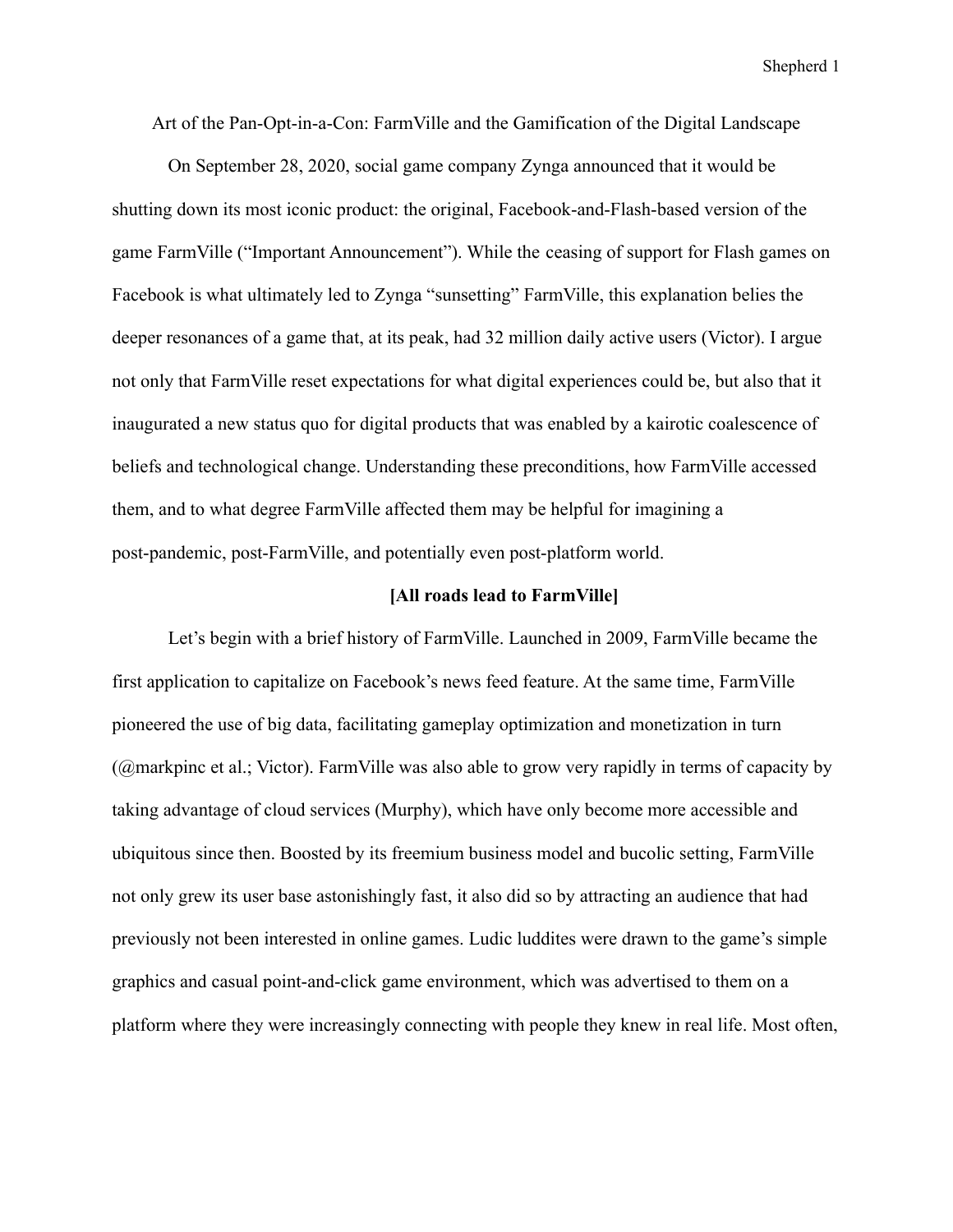it was through those very people that they were exposed to the game. This merger of the video game world with the real world at this scale was unprecedented.

In addition to extending what a video game audience could look like, FarmVille expanded the very concept of what a video game could be. Not only did FarmVille simulate in a very basic way the labor of farming, it also relied on players for their actual labor vis a vis their repeated engagement and attention. The reward system of the game required users to return daily to tend to depictions of crops and livestock while encouraging them to complete branded offers, pay for in-game benefits, and, of course, invite their friends to play the game, too. This combination of embedded affiliate advertising, microtransactions, and referral marketing, magnified by the ballooning scale of Facebook, made FarmVille a household name. And although its success was short-lived, FarmVille's model worked very well for long enough to prompt Zynga's public offering in 2011, and just this year Zynga's CEO was among the top 20 highest paid (Gelles). FarmVille's rise was also intimately tied to Facebook's: In fact, when Facebook filed its own IPO in 2012, it was revealed that 12% of the social network's 2011 earnings—\$445 million—came from Zynga's products (Kain). The dominant social platform of today was launched in part with the help of a game that was effectively its parasite.

# **[The Double-Edged Sword of FarmVillification; or, the Hotel Cowifornia]**

The way FarmVille enticed users to sign away their privacy rights in order to play this free-at-point-of-service game also made it a popular target of criticism. A 2015 paper on the ethics of FarmVille's use of big data describes a bait-and-switch dilemma: "When faced with whether to acquiesce to Zynga's Terms of Service including its privacy policy, users are given a stark choice—either they acquiesce in total and give away access to the requested information and any further information as to their in-game and across-platform activities or they don't play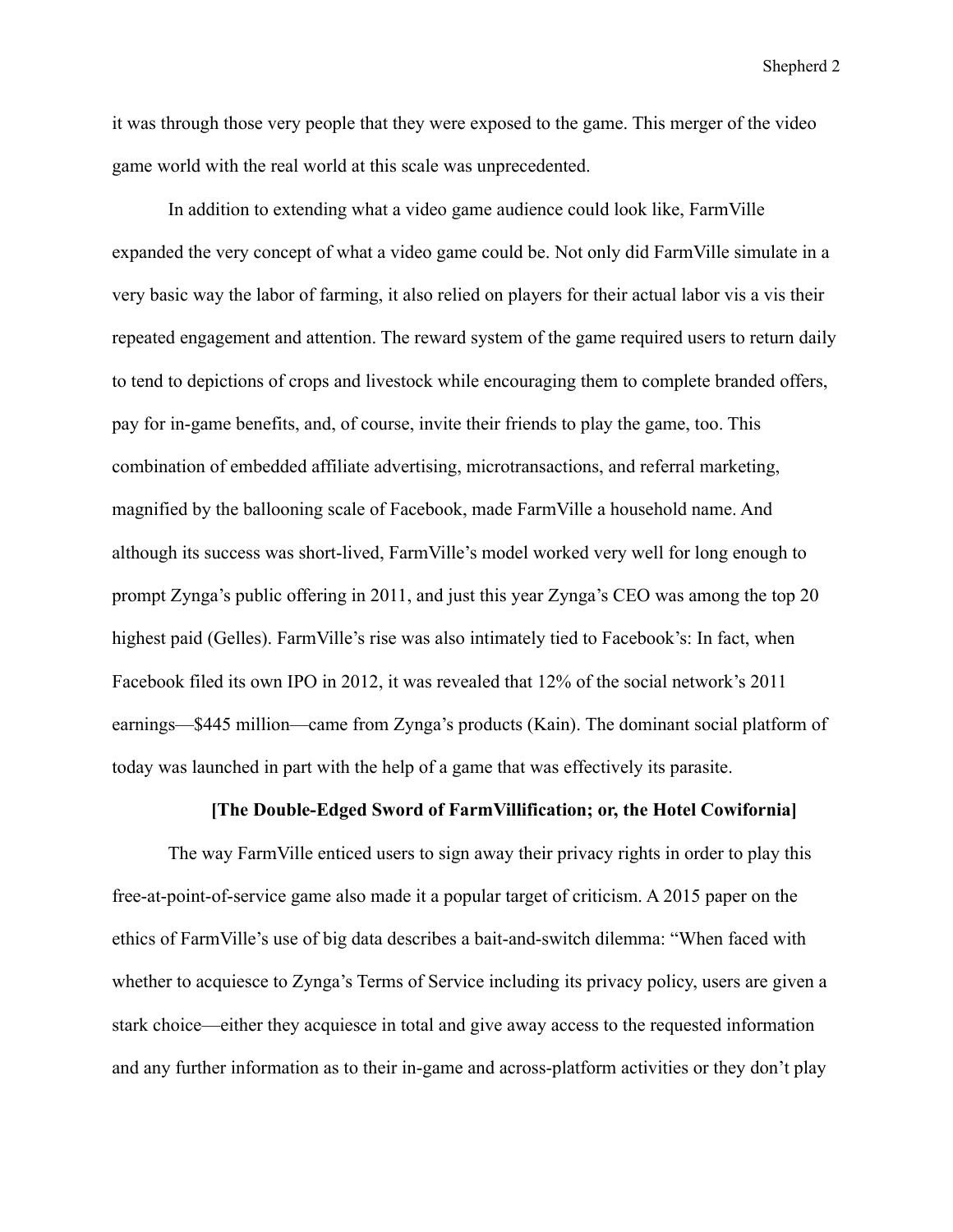the game; the game many of their friends may be playing" (Willson and Leaver 151). FarmVille, in other words, implemented and enforced a new set of normative behaviors that were lubricated by low-stakes but nonetheless exploitative socialization.

Still others criticised FarmVille on aesthetic grounds. FarmVille seemed to imagine a future for internet culture that was palatable only to the lowest common denominator, the villeins, if you will. Complicating this critique, however, is the problem of defining what FarmVille is. FarmVille epitomized the social game genre, despite the fact that it comprised very few elements that could be considered social or gamelike in any traditional sense. Paying for upgrades in FarmVille actually reduced the number of chore-like tasks a player needed to accomplish on a daily basis. The implicit goal of paying into the game was seemingly to play the game less, not more. Scholar and game designer Ian Bogost puts this contradiction succinctly: "Social games are games you don't have to play" ("Cow Clicker: The Making of Obsession").

Bogost changed the conversation around FarmVille when he created his own satirical version of the game called Cow Clicker, which he referred to as a "theory-cum-parody game." Cow Clicker reduced the already limited visuals of FarmVille to pictures of cows that a player could click every six hours. This parody game also included simulacra of the marketing components that defined FarmVille (ibid.). The purpose of Bogost's game was to highlight the nearly naked pecuniary function of FarmVille by creating a completely stark version. Both games coerced players to pay money in order to temporarily relieve the low-level anxiety perpetuated by the sisyphean task of needing to click things at regular intervals. And, perhaps unsurprisingly, Cow Clicker developed a following to the tune of tens of thousands of users a short time after being released, prompting Bogost to continue to develop the game far beyond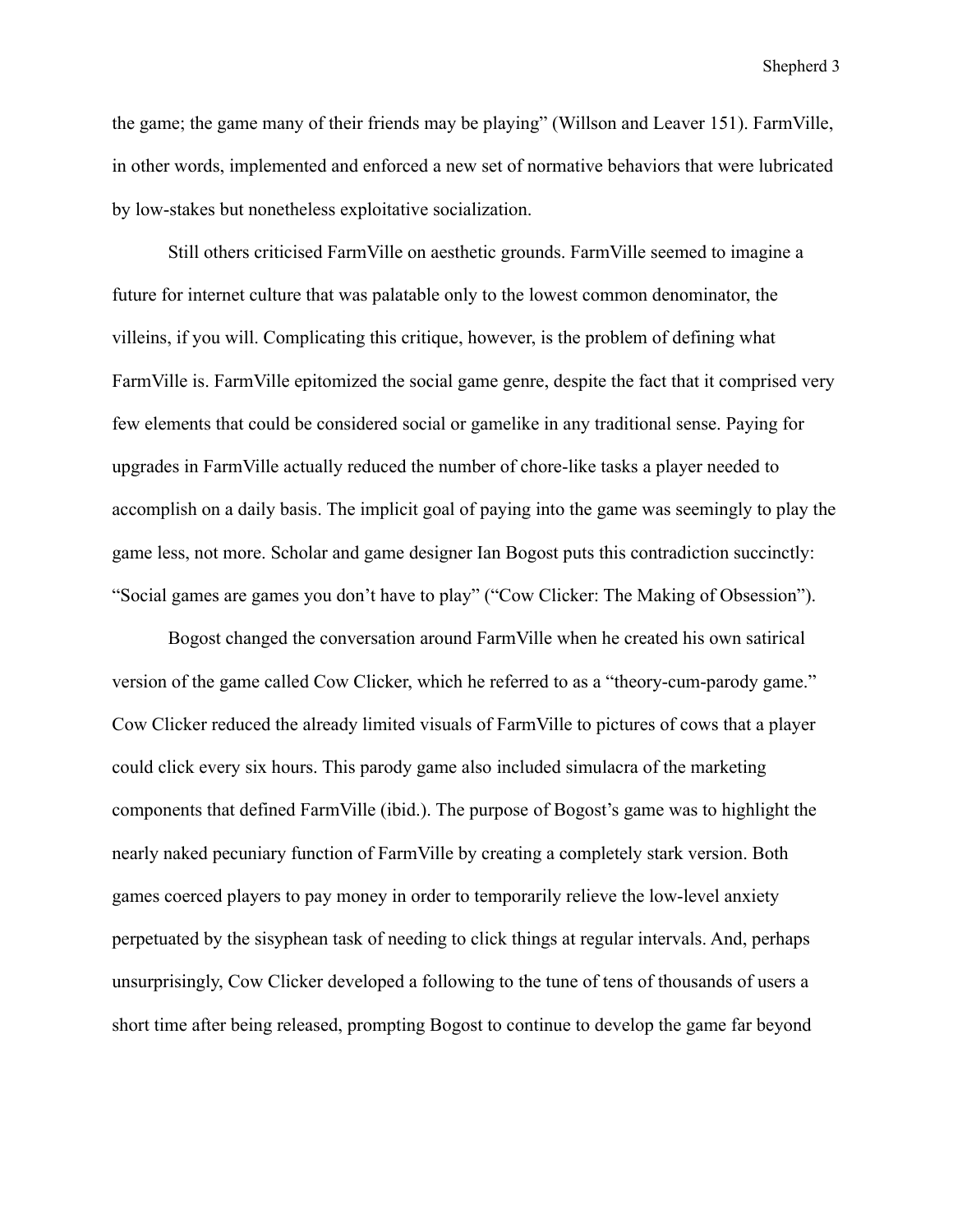what he expected and leading him to eventually opine that: "Just like playing one, running a game as a service is a prison one may never escape" (ibid.).

Games as services were not yet the norm in 2010 when Bogost wrote about his then-ongoing experiences with Cow Clicker, but today it seems quaint to consider a time when a developer could expect to ship a completed game, no matter how insignificant, and never have to update it again. To put this another way, services offer ongoing, never entirely completed means of extracting time, attention, and money from both customers and creators. Beyond games, "everything-as-a-service" has been a common buzz word in enterprise technology circles for years. "Platformization" explains this phenomenon, of companies creating their own marketplaces that also serve as walled gardens for their products. This essentially describes the motive behind anything that becomes a service, which is, increasingly, everything. In an article describing digital platforms as means of expanding rentier capitalism, scholar Jathan Sadowski describes platform capitalism in terms of data extraction, capital convergence, and digital enclosure. Using the example of farming equipment, Sadowski points out that "after spending \$100,000 to buy a tractor, what you own is a big hunk of metal and rubber; you are only renting the software needed to actually operate the vehicle" (Sadowski 573). It turns out, farming is an ample metaphor for games as well as the broader contemporary economy of platformization.

As platforms have expanded, the term "social game" has moved even closer to meaninglessness. Games resembling FarmVille and Cow Clicker have largely moved off of social media platforms and onto mobile devices. Social media platforms and mobile game developers do retain a symbiotic relationship through the social platforms'APIs, which provide authentication for user accounts and allow platforms to gather user data even when users are not directly "on" the platforms themselves. However, the main difference today compared to 2009 is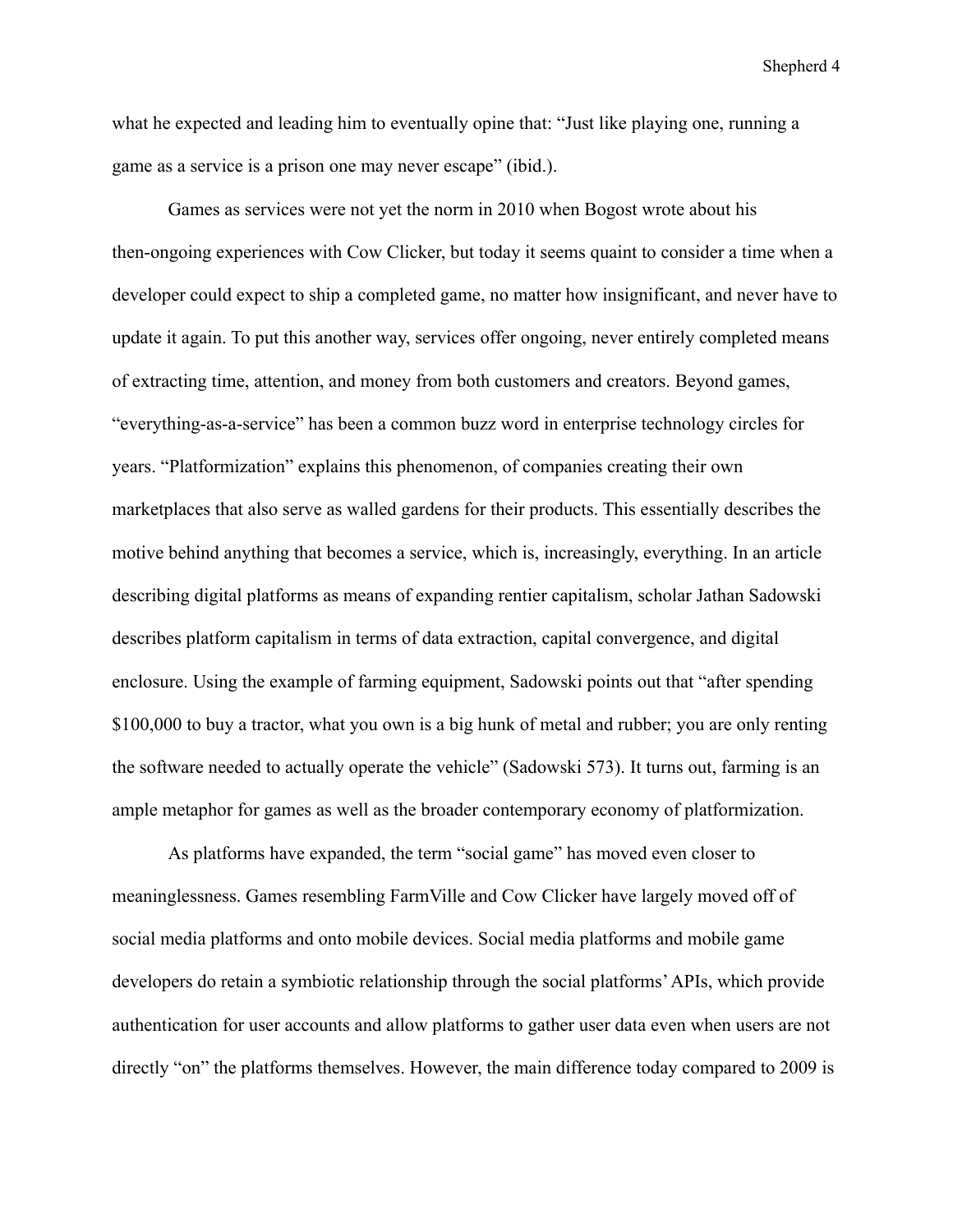that social platforms and physical media have simply receded from view. Today, all games are social games just as all games are services. Of course, that doesn't mean the prison Bogost describes went away, it just got bigger, less visible, and less optional. In a platformed world, everything is a service, and that means today's games play you.

New technologies have arrived, disrupted (as Silicon Valley folks love to say), and displaced old technologies—and ways of life—since long before the internet age. A newspaper article from 1905 titled "Telephone Tyranny" weighing the "advantages and disadvantages of a much-used instrument" feels eerily familiar. "A man's house is no longer his castle if he has a telephone—it disturbs one's meals and demands an immediate answer" it reads (Sangster). And with technological destabilization comes artist's attempts to aestheticize it. In fact, the telephone received this treatment by the likes of László Moholy-Nagy and others, prefiguring contemporary new media art. Telephones, like games, required interaction. Bogost said himself that games are art: "If literature is the aesthetic form of language, then games are the aesthetic form of material constraints, of limitation" ("Play Anything"). Limits are indeed seductive. But today, as Bogost's own creation proved, games and their parodies are virtually indistinguishable. A game's constraints are themselves limited, reduced to the market logic of whichever platform it is beholden to. Parody games are easily played with a straight face.

As digital experiences in general become homogenized by platform-as-a-service logic, imagining other possibilities becomes challenging. As sociologist César Rendueles noted in his 2013 book *Sociophobia*, the traditional publishing industry's consolidation and integration with the "casino economy" provides an interesting case study. The effect of bowing to marketing concerns limits not only what is published, but also how long it remains on store shelves (or in virtual terms, in the gamified search results), and therefore what people consider to be literature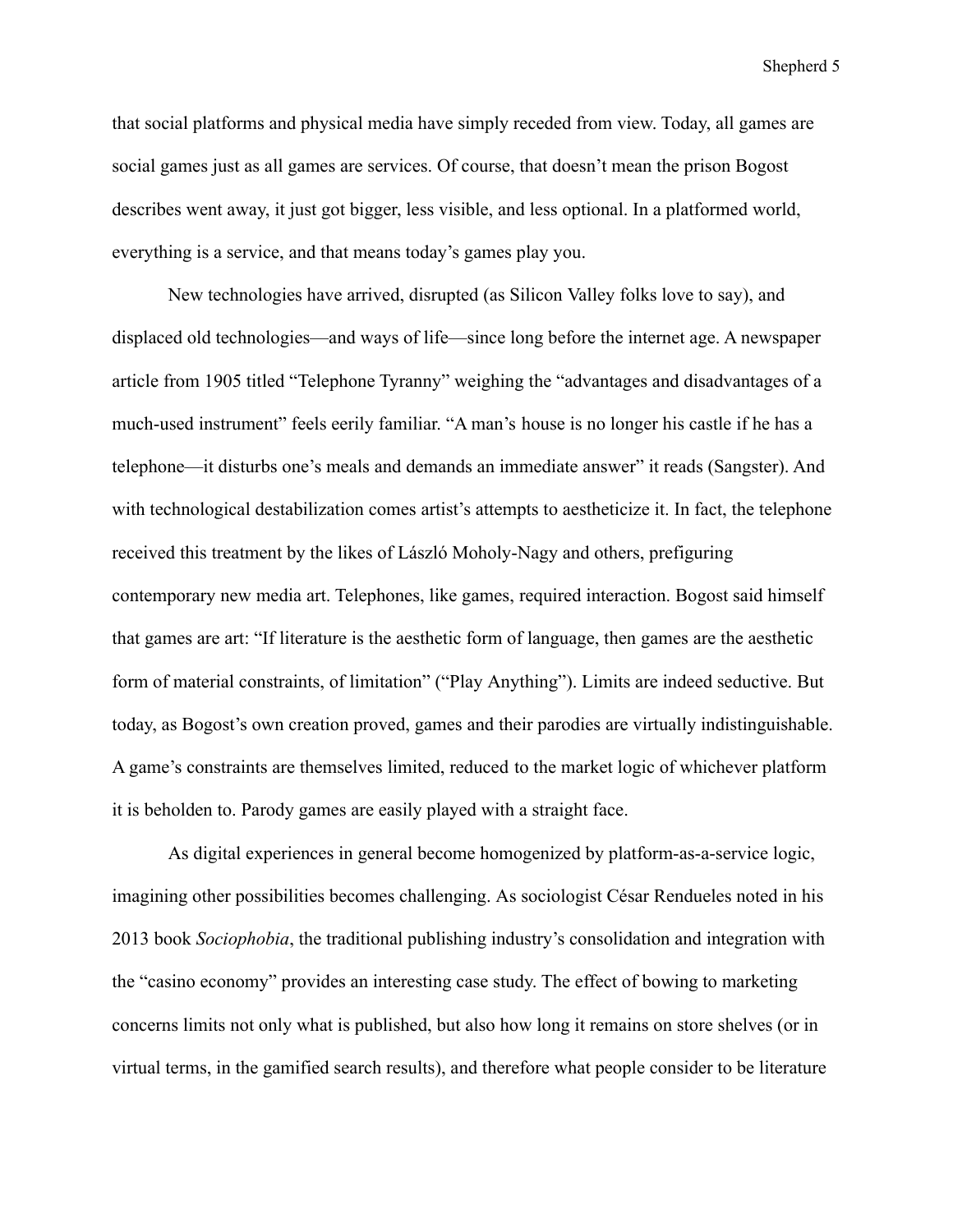is altered (Rendueles 47). This is what happens to all digital products in a platformed context. In this regard, Cow Clicker and FarmVille are indistinguishable because they conform to the now-socially accepted logic of Facebook as a marketplace of attention.

# **[The Pan-Opt-in-a-Con: Variability is a Trap]**

Bogost wasn't the first to create a satirical point-and-click game in order to call attention to the ways games are designed to inspire and profit from compulsive behavior. And examples of the pre-platform era show that the road to our platformed world was laid far in advance of its conquest. In the months before FarmVille launched and Facebook's dominance was not assured, game designer Edmund McMillen created a "joke" game-jam game called AVGM, which stands for "abusive video game manipulation," where a player would click a 2D image and new 2D images would appear subsequently, even after hundreds of clicks. McMillen—who was featured in the documentary *Indie Game: The Film*—made AVGM in response to what he saw at the time as "a tactic that's used in all MMORPGS [massively multiplayer online role playing games] . . . to get people hooked on your game and pay for it" (McMillen). In simple terms, the tactic was to trade digital goods for player's time and money, resulting in digital commodity fetishism.

In the 2014 how-to book *Hooked: How to Build Habit-Forming Products*, author Nir Eyal describes the tactic McMillen and Bogost are lampooning in terms of variable rewards. In Eyal's The Hook Model, "variable reward" is the third step in a four-step loop that consists of "trigger," "action," "variable reward," and "investment." In a chapter focused on how to implement variable rewards, Eyal puts video games in a category termed "rewards of the self," defined by the feeling of self-gratification they bestow. Curiously, this is also the category in which he places email (Eyal 112-13). FarmVille is specifically cited later on in the same chapter, in a section ominously titled "Beware of Finite Variability." By 2014, FarmVille's central conceit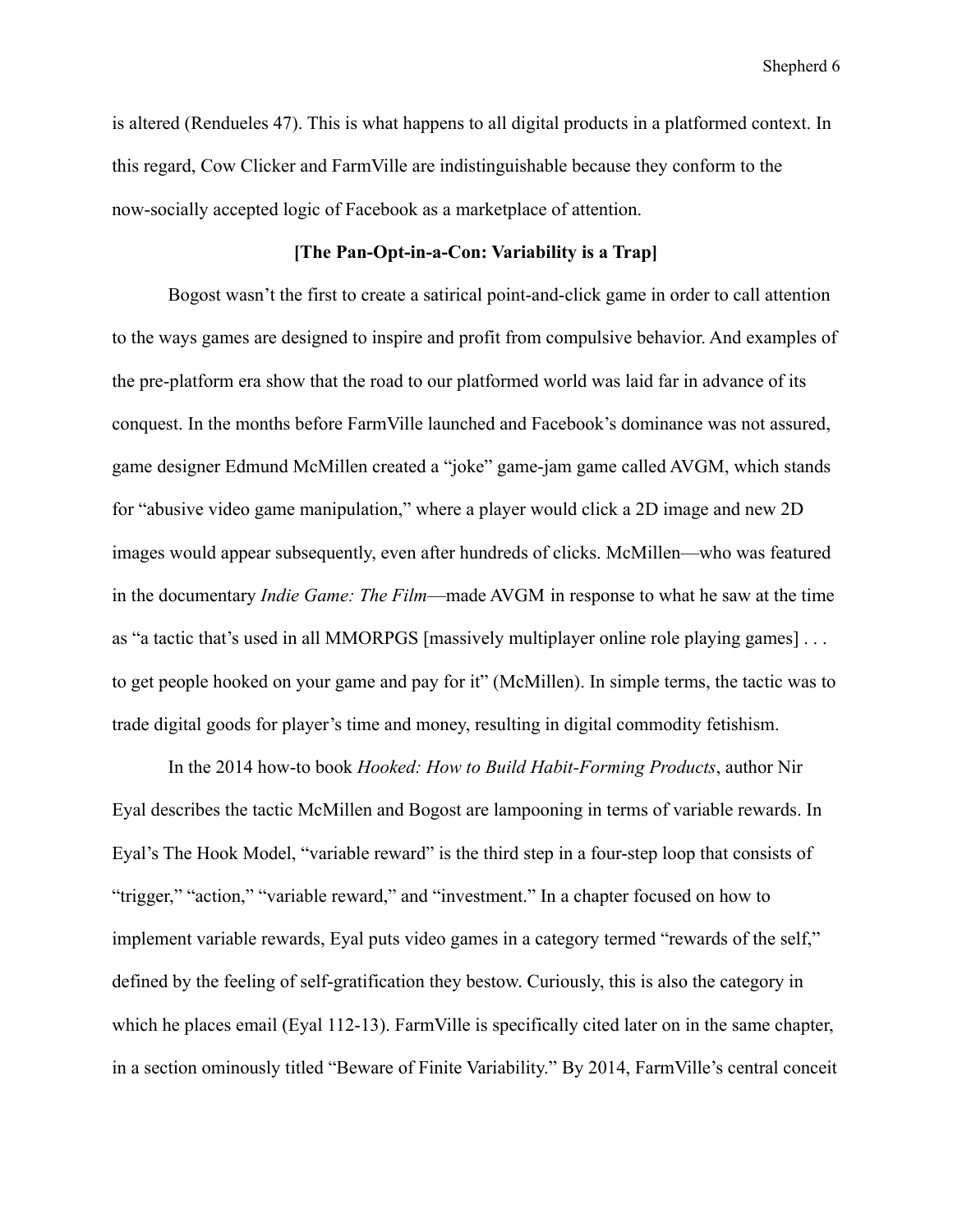was already played out, spread thin across numerous clone versions that Zynga had created in a mad dash to further cash in on a cash cow that people paid to not play. And then even when they did play FarmVille, as Eyal notes, it was "played mostly in solitude" (129). Echoing McMillen's 2009-era concerns, Eyal contrasts the finite variability of FarmVille with the example of MMORPG games like World of Warcraft, saying that they have "higher degrees of infinite variability" due to the fact that "players themselves alter the gameplay" (129). Putting aside the problem of explaining how there can be degrees of infinity, what Eyal is advocating is a world in which experiences are bottomless and rely on user creativity as a key ingredient of a service's success.

Eyal concludes his cautionary tale of FarmVille's finitude by reminding his acolytes that "an element of mystery is an important component of continued user interest" (127). This passing remark is reminiscent of Walter Benjamin's more profound discussion of the ritually derived aura of pre-industrial-era artwork in his 1935 essay "The Work of Art in the Age of Mechanical Reproduction." Specifically, Benjamin expected that the conditions of art's mechanical reproducibility would "neutralize a number of traditional concepts—such as creativity and genius, eternal value and mystery." Benjamin continues this thought by saying that these properties, including mystery, are often "used in an uncontrolled way" and that, not only is controlling them difficult, these properties "allow factual material to be manipulated in the interests of fascism" (2). Of course, the auratic, mysterious nature of art has persisted through to today, as has their weaponization. As Eyal's advice demonstrates, control over mystery in the form of variable rewards remains a goal of those who would seek personal gain by designing euphemistically speaking—habit-forming products.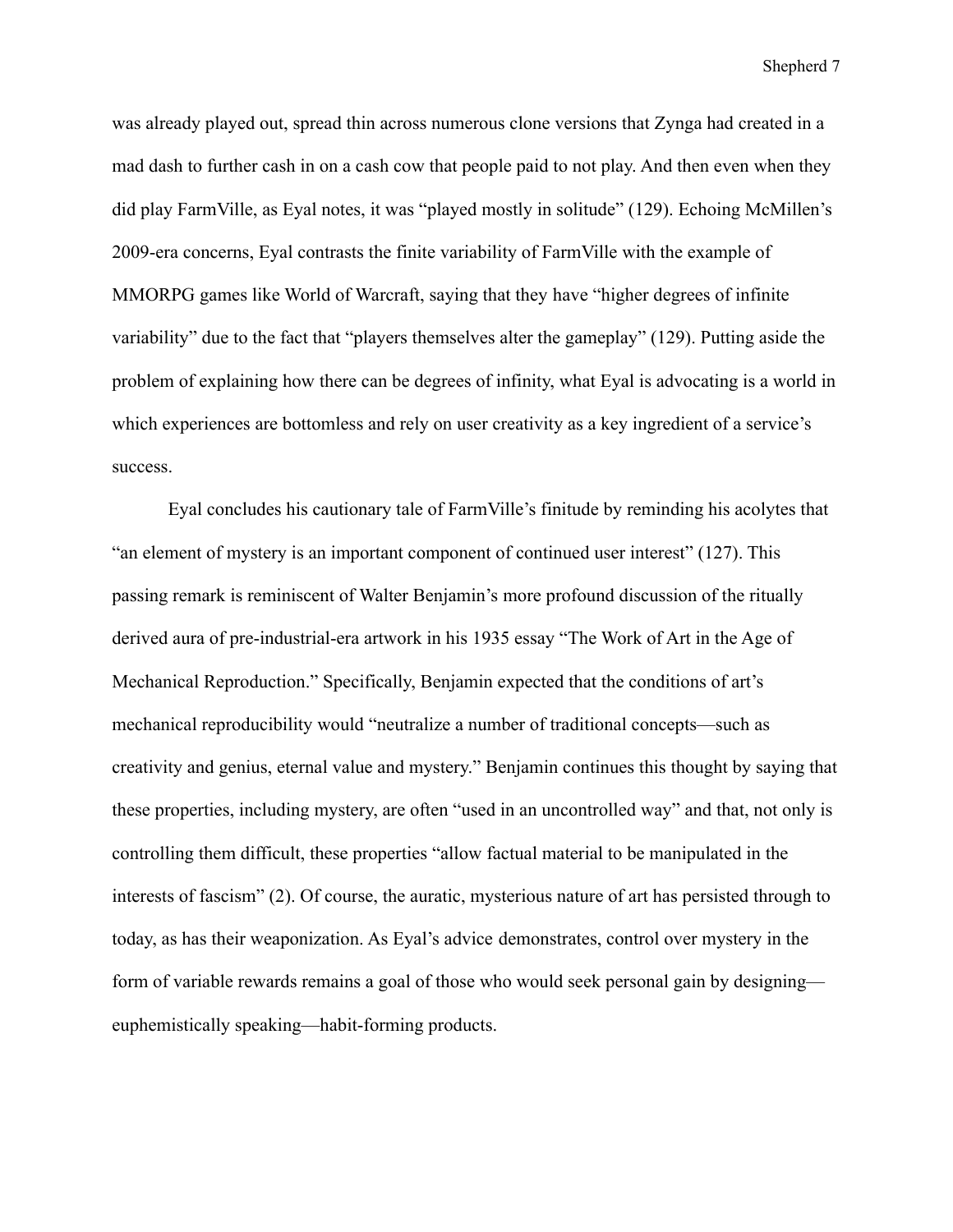Theodor Adorno's concept of the culture industry picks up where Benjamin left off, anticipating the phenomenons of FarmVille and Silicon Valley with uncanny accuracy. In the 1975 essay "Culture Industry Reconsidered," Adorno describes the products of the culture industry as top-down, mass-produced amalgamations of high and low art that result in the worst qualities of both and uncritically pander to the status quo (12). Adorno chastens not only those who would see the culture industry in terms of an "ordering factor...[i]n a supposedly chaotic world," but he also calls out "[t]he two-faced irony in the relationship of servile intellectuals to the culture industry" as well as the complicity of consumers in their own self-deception (16). As far as the diminution of the aura, Adorno posits that the culture industry "preserves the decaying aura as a foggy mist" (15).

More recently, philosopher Bernard Stiegler echoed Benjamin in describing what he sees as as the result of a "second machinic turn of sensibility" that is "made possible by digital technologies":

A work only works to the extent that one believes in it. More precisely, a work only works to the extent that it affects us, in the sense that, suddenly, it jumps out at us (*elle fait saillance*). Such a jumping out only affects us, and gets us hooked, to the extent that it directs us toward a mystery: it reveals next to existence—next to *its own* existence first and foremost, but also next to that of its author and of its spectator—*something other* than the plane of existence—if one believes in it. The experience of art is the experience of a work that opens up onto such a plane, and that appears in this way to reveal this other plane. Every work of art has the structure of a revelation. ("The Proletarianization of Sensibility" 9)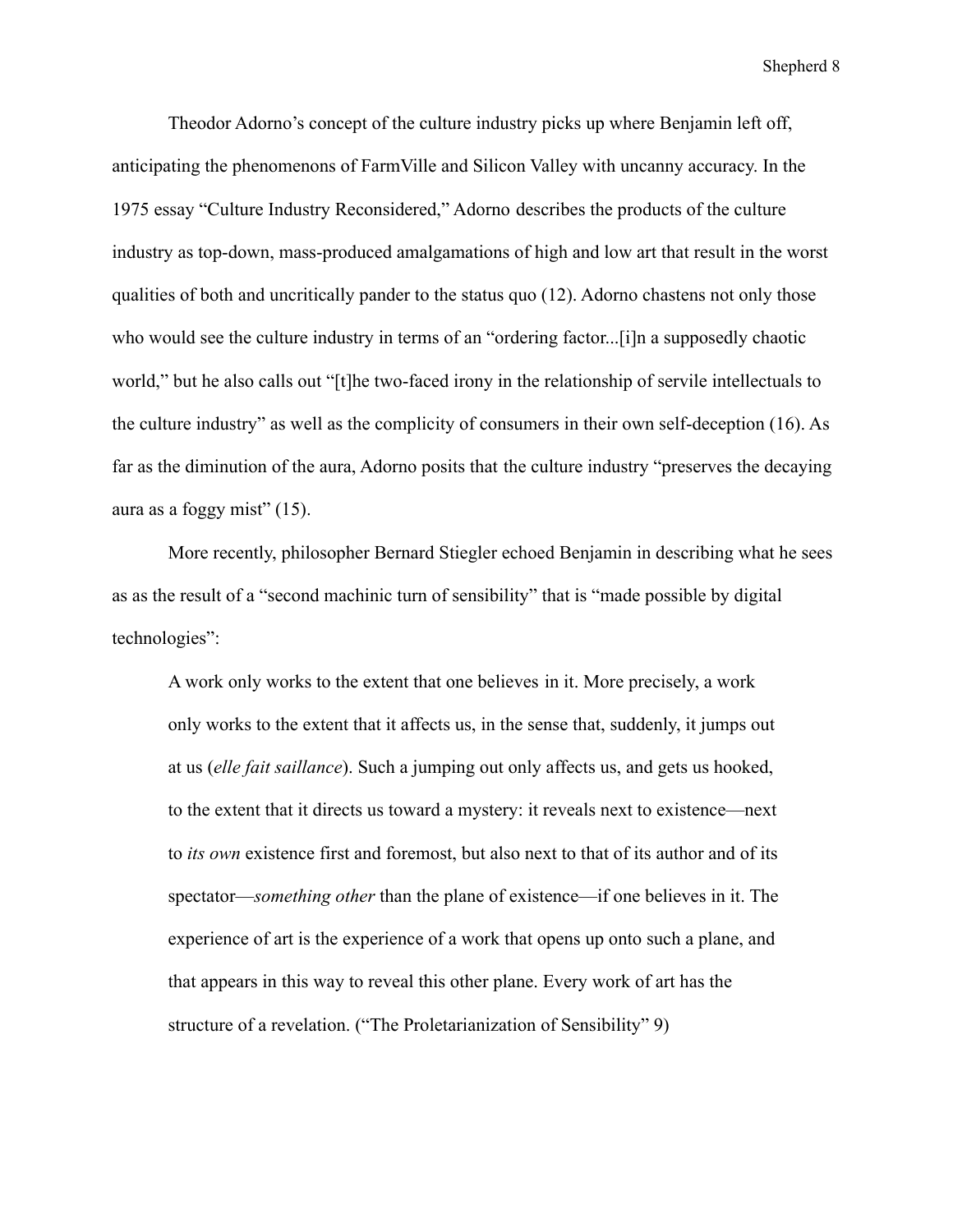What is important to note here is that a pre-existing belief system is requisite for a work to have a hooking effect. At least in this respect, Adorno's prognosis of the culture industry's products agrees with Stiegler's view of artworks in the digital age: as reflecting whilst manufacturing a debased mentality en masse. Digital services increase the efficiency of manufacturing cultural beliefs by making it possible for individuals to participate in their systematic reproduction. The phenomenon of QAnon is one recent example of gamified belief, but Eyal ends his book with a more traditional example: an extremely popular Bible app. Not only does Eyal hold this up as an indication that his Hook Model is efficacious at reproducing a culturally accepted set of beliefs underpinned by mystery, it also represents the extent to which digital services need not reinvent but rather reproduce what we already buy into. Likewise, FarmVille was itself a clone of moderately successful farming-themed predecessors that failed to as efficiently commoditize a replaceable aesthetic (@markpinc et al.).

# **[The Tyranny of Completion: Games are Designed to Complete You.]**

The amount of belief we have in the proprietary mysteries of black-box platforms is not universally faith-inducing, but it is enough to sustain them. At some point, all games managed to tap into undercurrents of platform culture, to the extent that games are functionally synonymous with the experience of everyday life. Media scholar McKenzie Wark described in her 2007 book *Gamer Theory* that: "Games are no longer a pastime, outside or alongside of life. They are now the very form of life, and death, and time itself." And in a 2012 article, cultural critic Jonathan Beller builds on Wark's conception of the digitized world, saying that "we are forced to wager being itself in order to subsist amidst the practical-material deconstruction of life" (21). It follows that the predominant metagame of the digital era is perpetual kairotic appeals to a pre-existing sociopolitical worldview, undergirded by platforms, and in fact this is a key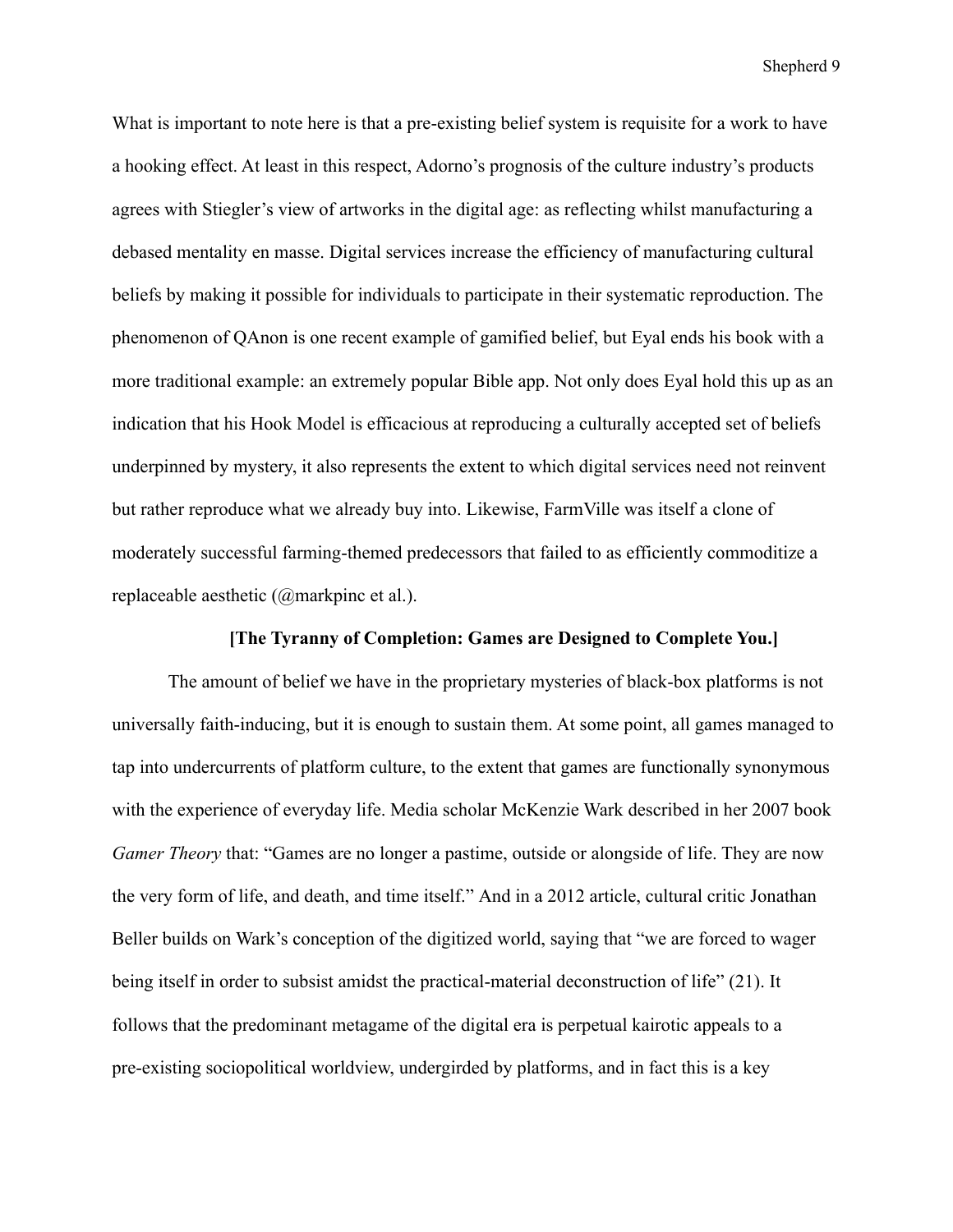component of what makes FarmVille a palatable, even tranquil, experience for some, while arousing suspicion and even ire in others.

Not only are we all implicated in a gamified existence, Wark argues that "[t]he game has colonized its rivals within the cultural realm, from the spectacle of cinema to the simulations of television" (7). In his recent book *Experimental Games: Critique, Play, and Design in the Age of Gamification*, media scholar Patrick Jagoda argues in more concrete historical terms that "[n]eoliberalism borrows its key animating metaphors from games" (52) while explaining that gamification is a cultural development that "operates as a formal and cultural counterpart to neoliberalism" (9). Beyond the fact that games and neoliberal policies rose to significance concurrently in the 1970s, Jagoda says that video games inculcate the subjectivity necessary for neoliberalism to saturate everyday life (53). This of course echoes Benjamin's observation that the control of creativity, genius, eternal value, and mystery enables the distortion or subjectivization of reality, as well as Adorno's assessment of cultural industry products as "a means of fettering consciousness" (18-19).

Jagoda describes how this plays out across different types of contemporary games, including the genres of simulation games and the successors to social games, mobile games. Mobile games, also often referred to as casual games, are for Jagoda a reflection of the precariousness of widespread casual labor: they provide "a resting spot, an outlet, a habit, a closed habitat, a temporary home for the energies of unemployment and underemployment" (247). In describing a parody of a casual mobile game called Little Inferno, Jagoda also illustrates that the spirit of FarmVille is alive and well in the mobile game era; like the earlier described parodies, the game "converts the pleasures [of gameplay] into anxiety or, more profoundly, in its parody reveals the anxiety that is always already inherent in the pleasures of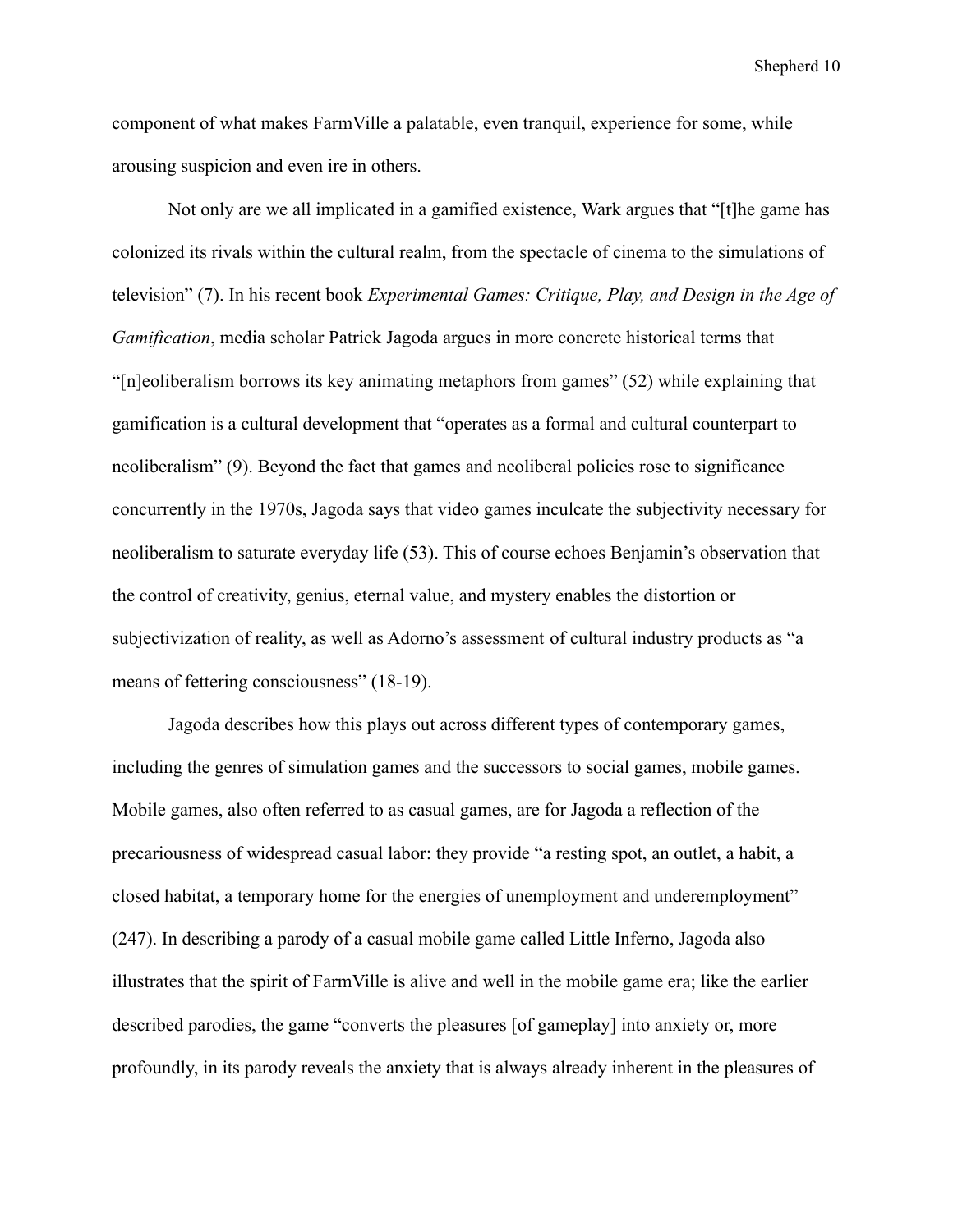gamification" (ibid.). The tension between habit and habitat describes how games like FarmVille insidiously blur work, play, and inveigles players of a specific sense of existence.

In addition to being a casual game, FarmVille is also a simulation game. Simulation games often make no attempt to hide their conformity with neoliberal values. However, Jagoda chooses the independently developed farming game Stardew Valley to illustrate how even subtle, aesthetically rich, and explicitly non-social simulations imply a specific set of ideological, societal assumptions. Even though Stardew Valley begins with the player character escaping an office full of cubicles for the countryside, "everything in the [game] world promotes instrumental actions and tight self-management" (70). As evidenced by the mechanics of Stardew Valley, the neoliberal solution to the anxiety of spare time that is featured in casual mobile games is sold in terms of entrepreneurial self-management in simulation games. FarmVille, combining both of these genres, not to mention sharing a theme with Stardew Valley, figures as a faux pharmakon, a pastoral placebo mediated by a screen, that to see through is to see a reflection of yourself in the real and digital worlds simultaneously. And yet the result is neither here nor there; something is lost in this additive process that distorts rather than reifies lived experience.

References to metaphors of surveillance, simulation, and self-regulation abound in today's art and literature. But prior models only go so far in anticipating our current moment. As media and material culture theorist Petra Löffler observed in an interview with media theorist Geert Lovink in 2013, "Today, it is no more that the few see the many (panopticon) or the many see the few (popular stars)—today, because of the multiplication and connectivity of screens in public and private spaces, the many see the many." The global pandemic has only served to further decrease the difference between our personal and work lives. At the same time, it also revealed the costs of our obsessions with work and the precarity of our essential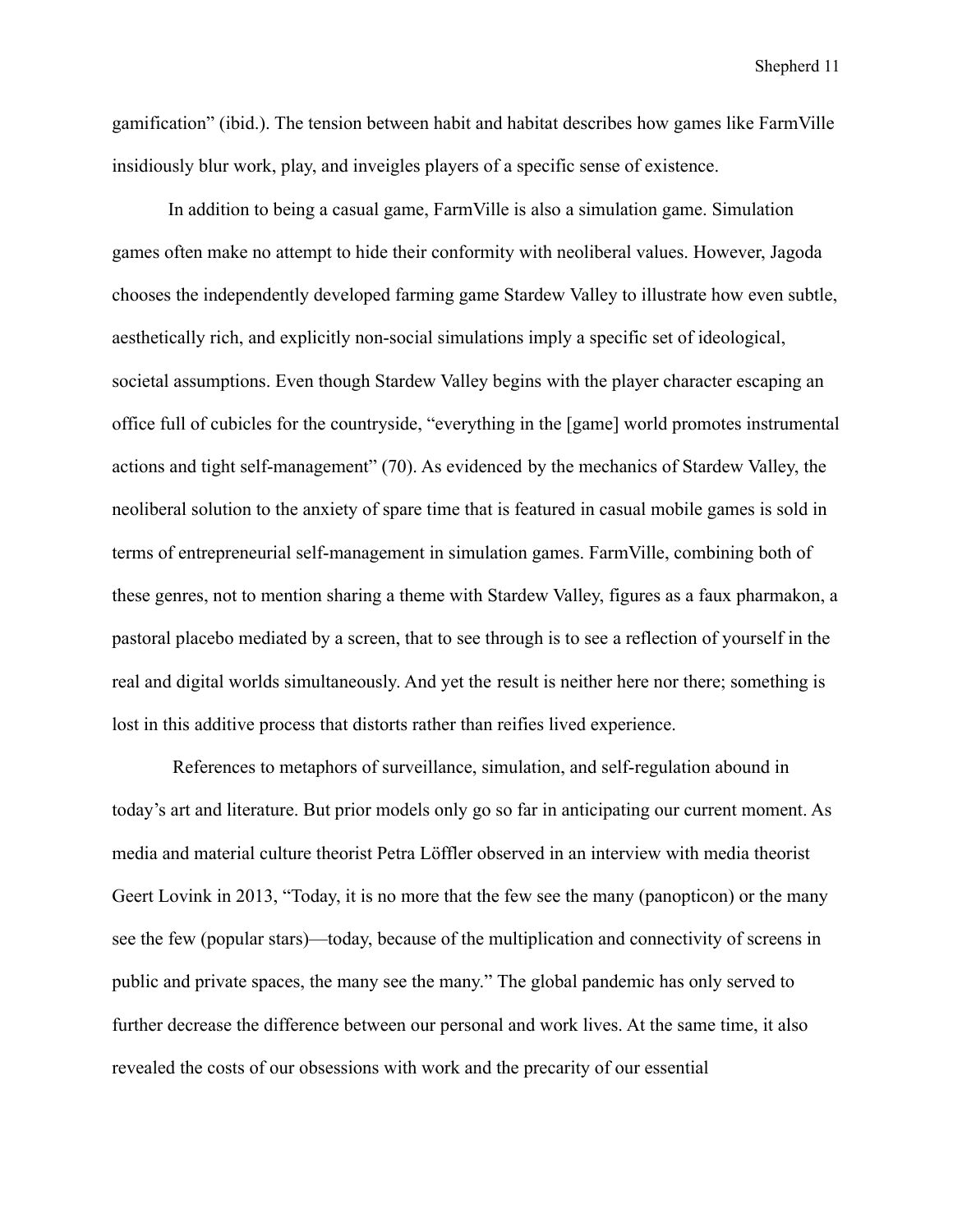interdependence. Platforms have become our life rafts; their owners seek to enclose and fulfill every niche of our existence, resulting in a distillation of the psyche to data points in a vast sea of networked server farms.

## **[Digital Platforms: Pharmakon or Farm-a-Con?]**

Not only was 2009 the year FarmVille launched, it was also the year GeoCities bought the farm in the U.S. In ushering in the platform era, FarmVille suburbanized—homogenized and commodified—digital space. As artist and theorist Olia Lialina recently recounted in an essay titled "From My to Me": "Webmasters of the 1990s built homes, worlds and universes. But also, outside of intergalactic ambitions, they strongly pushed the concept of something being mine." Oliana argues for the universal need for our own space. To quote a pre-internet architectural hypertext work on this very issue, "People cannot be genuinely comfortable and healthy in a house which is not theirs" (Christopher, Ishikawa, and Silverstein 393). This is the fundamental problem of FarmVille and all platformed services: We are all tenant data farmers.

And herein lies the rub: The tessellation of platforms reduces us to pawns in their owners' gamesmanship. When a platform is put out to pasture, so are the users (a.k.a people) who invested not only money but valuable time building them up. Flash is a case in point: while it used to be simple enough to pirate Adobe products, user's software skills have always been held captive by Adobe's and other tech giants' support for Flash and its products—even before the advent of Creative Cloud. Outside of profitability, Flash had no future. While Stiegler expressed hopefulness circa 2010 that the digital, like writing, had the potential to be a pharmakon, by way of deprofessionalizing powerful tools and putting them in the hands of the many ("The Age of De-proletarianisation"), Oliana identifies a bleaker state of affairs today, seeing a need for quitting walled-garden platforms cold turkey. Boycotts of digital tools are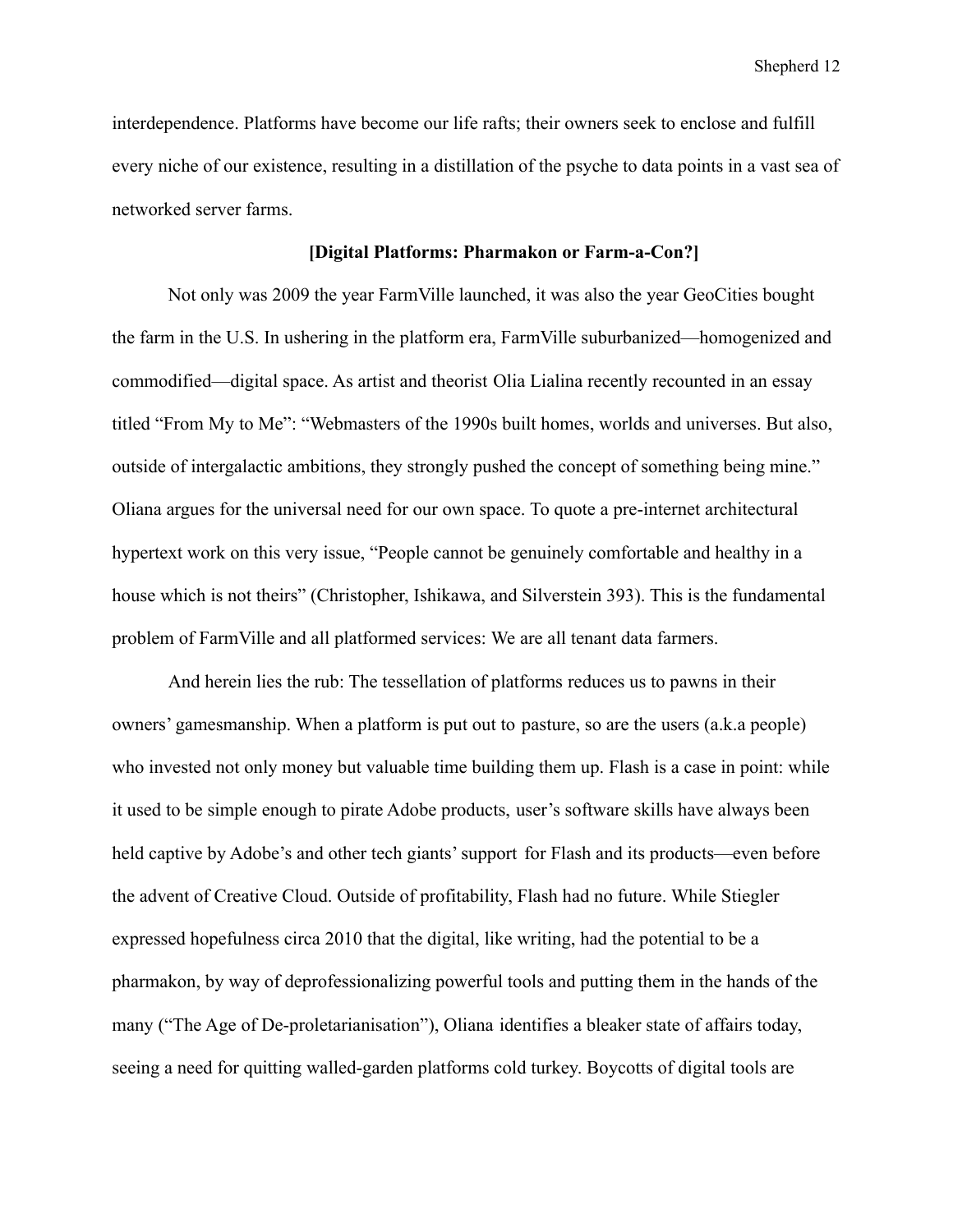complicated by the network effect. At least for writers, the tools and skills are separable. But as long as the very digital homes and the tools we use to build them are rented, so are our digital lives. The dichotomy between Oliana and Stiegler represents a conflict over what it means to seek liberation in the digital age, presenting a choice between attempting to create our own fiefdoms within platforms—the way streamers, digital artists, content creators, and so-called indie game developers do—or abstaining from the platforms altogether.

Between these two extremes, though, there are countless other options that have been imagined. Stacktivism for the more technically minded is one route that has been recently advanced by Lovink ("Principles of Stacktivism"). The blockchain and non-fungible tokens comprise another recent hot topic promising digital artists redemption but which has so far only delivered more of the same in terms of environmental and economic problems. From another more FarmVille-adjacent, economic perspective, a kind of digital Georgism, i.e. creating a digital land use tax, has been imagined as a way to rein in monopolists (Smith). Along the same lines, a non-intrusive, decommodified, non-platformed version of FarmVille is a natural place to begin to think about a more equitable digital world. FarmVille ultimately did coax a broad swath of people into online gaming despite its other more deleterious impacts. Would a FarmVille similar to the GeoCities dream be possible now that the original FarmVille has ploughed ahead and gone to seed? Augmented reality technology has already been used to create at least one functional garden simulator (Okayama), so I would like to think so. Finding a way to extend education and care, including and perhaps especially by digital means, has been underscored as an urgent need in the Covid-19 era, and the global scale of this realization provides a glimmer of hope that we not only have the imaginations but also the mandate and the wherewithal to cultivate a more open digital landscape.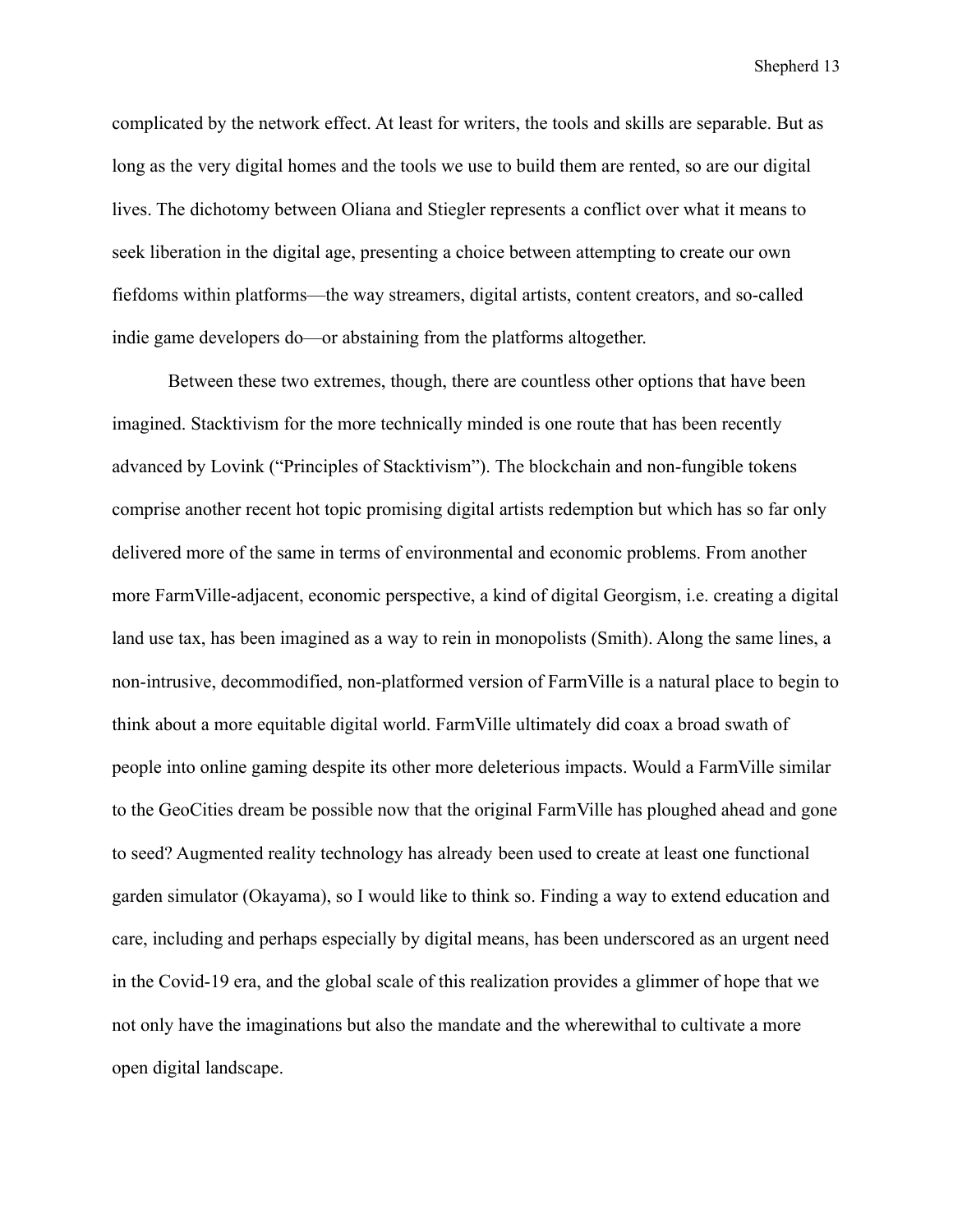#### Works Cited

- Adorno, Theodor W., and Anson G. Rabinbach. "Culture Industry Reconsidered." *New German Critique*, no. 6, 1975, pp. 12–19. JSTOR, www.jstor.org/stable/487650.
- Alexander, Christopher, Sara Ishikawa, and Murray Silverstein. *A Pattern Language: Towns, Buildings, Construction*. New York: Oxford University Press, 1977. Print.
- Beller, Jonathan. "Wagers Within the Image: Rise of Visuality, Transformation of Labour, Aesthetic Regimes." *Culture Machine*, vol. 13, 2012.
- Benjamin, Walter, and Hannah Arendt. "The Work of Art in the Age of Mechanical Reproduction." *Illuminations / Walter Benjamin ; Edited and with an Introduction by Hannah Arendt ; Preface by Leon Wieseltier ; Translated by Harry Zohn*. Schocken Books, 2007.
- Bogost, Ian. "Cow Clicker: The Making of Obsession." 21 July 2010, http://bogost.com/writing/blog/cow\_clicker\_1/.
- Bogost, Ian and Max Temkin. "Play Anything." Chicago Humanities Festival, Chicago, IL, December 5, 2016, https://www.youtube.com/watch?v=DRx8X8nMlo0.
- Eyal, Nir. *Hooked: How to Build Habit-Forming Products*. United States, Penguin Publishing Group, 2014.
- Gelles, David. "C.E.O. Pay Remains Stratospheric, Even at Companies Battered by Pandemic." *The New York Times*, April 24, 2021,

https://www.nytimes.com/2021/04/24/business/ceos-pandemic-compensation.html.

<sup>&</sup>quot;Important Announcement." *Zynga Support*, 28 Sept. 2020. 25 Jan. 2021 [https://zyngasupport.helpshift.com/a/farmville/?s=announcements&f=important-announ cement&l=en]. *Internet Archive*.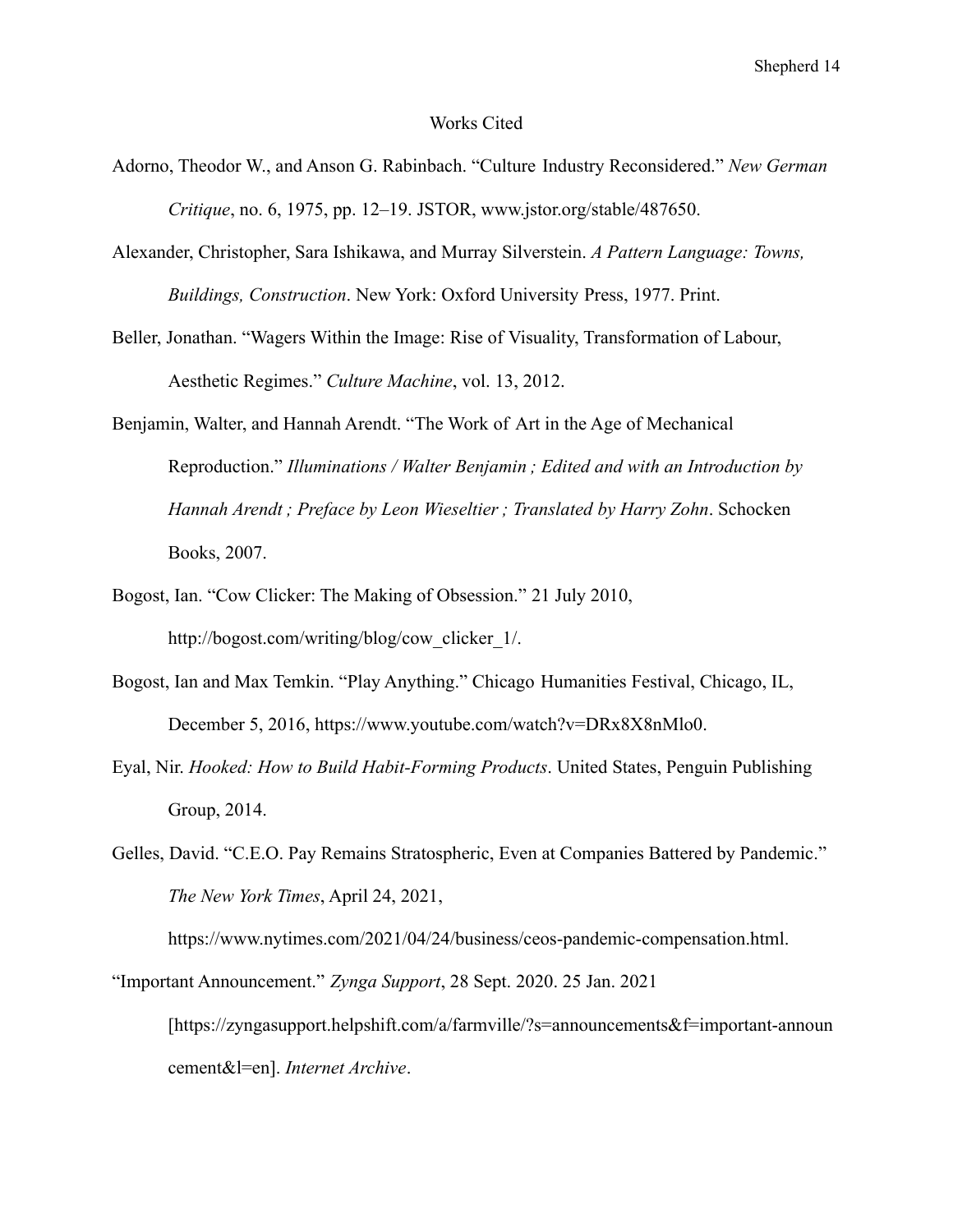[https://web.archive.org/web/20210101012858if\_/https://zyngasupport.helpshift.com/a/fa rmville/?s=announcements&f=important-announcement&l=en].

- Jagoda, Patrick. *Experimental Games: Critique, Play, and Design in the Age of Gamification*. United States, University of Chicago Press, 2020.
- Kain, Erik. "Betting on FarmVille Facebook IPO Reveals How the Social Media Giant Makes Money." *Forbes*, 1 Feb. 2012,

http://www.forbes.com/sites/erikkain/2012/02/01/betting-on-farmville-facebook-ipo-reve als-how-the-social-media-giant-makes-money/.

Lialina, Oliana. "From My to Me." *Interface Critique*, 2021.

https://interfacecritique.net/book/olia-lialina-from-my-to-me.

Löffler, Petra and Geert Lovink. "The aesthetics of dispersed attention: An interview with German media theorist Petra Löffler." *NECSUS. European Journal of Media Studies*, vol. 2, no. 2, 2013, pp. 545–555.

https://necsus-ejms.org/the-aesthetics-of-dispersed-attention-an-interview-with-german-m edia-theorist-petra-loffler/.

- Lovink, Geert. "Principles of Stacktivism." *tripleC: Communication, Capitalism & Critique*, vol 18, no. 2, 2020.
- @markpinc (Mark Pincus) et al. "Tomorrow, Zynga shuts down FarmVille on Facebook after 11 years. . . ." *Twitter*, 31 Dec. 2020,

https://twitter.com/markpinc/status/1344742333443493889.

McMillen, Edmund. "AVGM (retrospective)." 20 Feb. 2009,

http://edmundmcmillen.blogspot.com/2009/02/avgm-retrospective.html.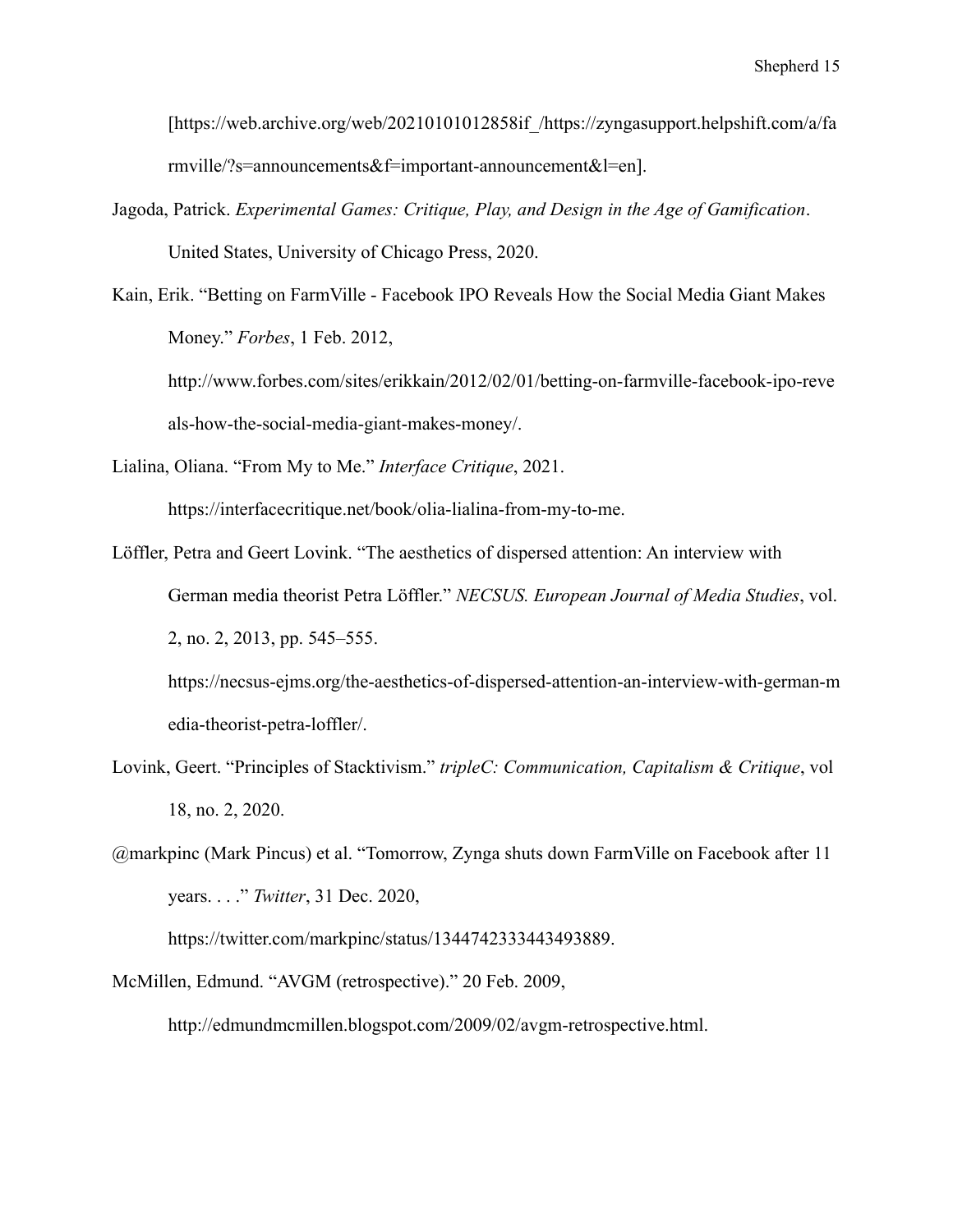Murphy, David. "There and Back Again: Zynga's Tale With Amazon's Cloud." *PCMag*, 10 May 2015,

https://www.pcmag.com/news/there-and-back-again-zyngas-tale-with-amazons-cloud.

- Okayama, Tsuyoshi. "Future Gardening System: Smart Garden." *Journal of Developments in Sustainable Agriculture*, vol. 9, no. 1, 2014, pp. 47-50.
- Rendueles, César. *Sociophobia: Political Change in the Digital Utopia*. Translated by Heather Cleary, Columbia University Press, 2013.
- Sadowski, Jathan. "The Internet of Landlords: Digital Platforms and New Mechanisms of Rentier Capitalism." *Antipode: A Radical Journal of Geography*, vol. 52, no. 2, 2020, pp. 562-580, https://onlinelibrary.wiley.com/doi/epdf/10.1111/anti.12595.
- Sangster, Margaret E. "Telephone Tyranny: Advantages and Disadvantages of a Much-Used Instrument." *The Progressive Age* [Scottsboro, Alabama], 24 August 1905, https://www.newspapers.com/clip/43406580/the-progressive-age/.
- Smith, Noah. "How to Tax Tech Monopolies." *Bloomberg*, 21 October, 2019, https://www.bloomberg.com/opinion/articles/2019-10-21/how-to-tax-facebook-google-an d-other-tech-monopolies.
- Stiegler, Bernard. "The Age of De-proletarianisation: Art and Teaching in Post-Consumerist Culture." *ArtFutures: Current Issues in Higher Arts Education*, ELIA, 2010, pp. 10–19.
- Stiegler, Bernard. "The Proletarianization of Sensibility." *boundary 2*, vol. 44, no. 1, 2017, pp. 5-18.
- Victor, Daniel. "FarmVille Once Took Over Facebook. Now Everything Is FarmVille." *The New York Times*, 31 Dec. 2020,

https://www.nytimes.com/2020/12/31/technology/farmville-zynga-facebook.html.